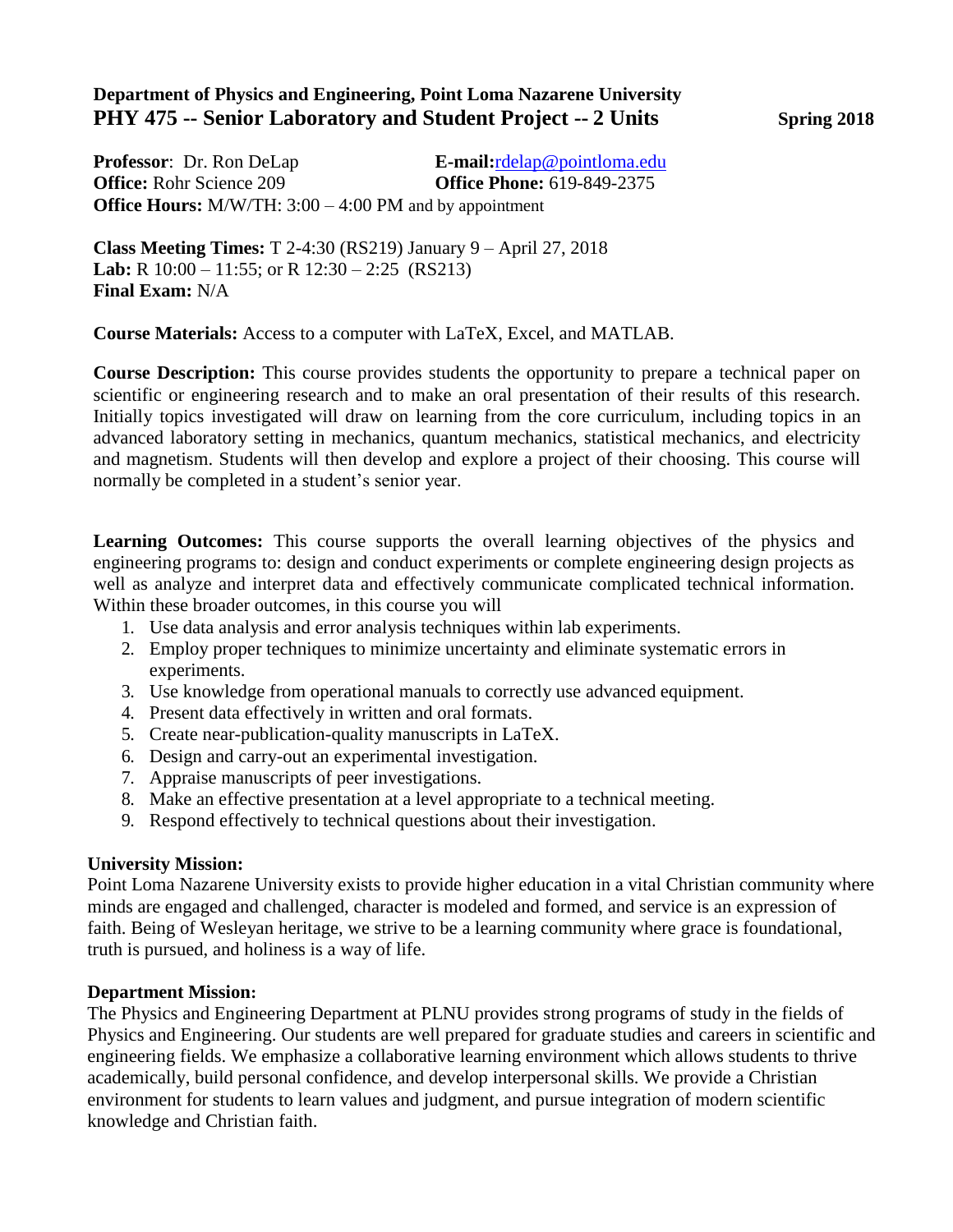**Attendance and Participation**: Attendance is expected at each class session. In the event of an absence you are responsible for the material covered in class and the assignments given that day. Regular and punctual attendance at all classes is considered essential to optimum academic achievement. If the student is absent from more than 10 percent of class meetings, the faculty member can file a written report which may result in de-enrollment. If the absences exceed 20 percent, the student may be deenrolled without notice until the university drop date or, after that date, receive the appropriate grade for their work and participation. See

[http://catalog.pointloma.edu/content.php?catoid=24&navoid=1581#Class A](http://catalog.pointloma.edu/content.php?catoid=24&amp%3Bnavoid=1581&Class)ttendance in the Undergraduate Academic Catalog.

**Academic Honesty**: Students should demonstrate academic honesty by doing original work and by giving appropriate credit to the ideas of others. Academic dishonesty is the act of presenting information, ideas, and/or concepts as one's own when in reality they are the results of another person's creativity and effort. A faculty member who believes a situation involving academic dishonesty has been detected may assign a failing grade for that assignment or examination, or, depending on the seriousness of the offense, for the course. Faculty should follow and students may appeal using the procedure in the university Catalog. See

[http://catalog.pointloma.edu/content.php?catoid=24&navoid=1581#Academic H](http://catalog.pointloma.edu/content.php?catoid=24&amp%3Bnavoid=1581&Academic)onesty for definitions of kinds of academic dishonesty and for further policy information.

**Academic Accommodations**: If you have a diagnosed disability, please contact PLNU's Disability Resource Center (DRC) within the first two weeks of class to demonstrate need and to register for accommodation by phone at 619-849-2486 or by e-mail at [DRC@pointloma.edu.](mailto:DRC@pointloma.edu) See Disability Resource Center and the PLNU catalog for additional information. Students with learning disabilities who may need accommodations should discuss options with the instructor during the first two weeks of class. For more details see the PLNU catalog:

[http://catalog.pointloma.edu/content.php?catoid=24&navoid=1581#AcademicAccommodations](http://catalog.pointloma.edu/content.php?catoid=24&amp%3Bnavoid=1581&AcademicAccommodations)

**Class Enrollment:** It is the student's responsibility to maintain his/her class schedule. Should the need arise to drop this course (personal emergencies, poor performance, etc.), the student has the responsibility to follow through (provided the drop date meets the stated calendar deadline established by the university), not the instructor. Simply ceasing to attend this course or failing to follow through to arrange for a change of registration (drop/add) will result in a grade of F on the official transcript.

**Credit Hour:** In the interest of providing sufficient time to accomplish the stated course learning outcomes, this class meets the PLNU credit hour policy for a 4-unit class delivered over 16 weeks. Specific details about how the class meets the credit hour requirements can be provided upon request.

**Final Exam:** There is no final exam for this class. However, final presentations of student projects will be given during the final week of classes, April 23-27.

**Copyright Protected Materials:** Point Loma Nazarene University, as a non-profit educational institution, is entitled by law to use materials protected by the US Copyright Act for classroom education. Any use of those materials outside the class may violate the law.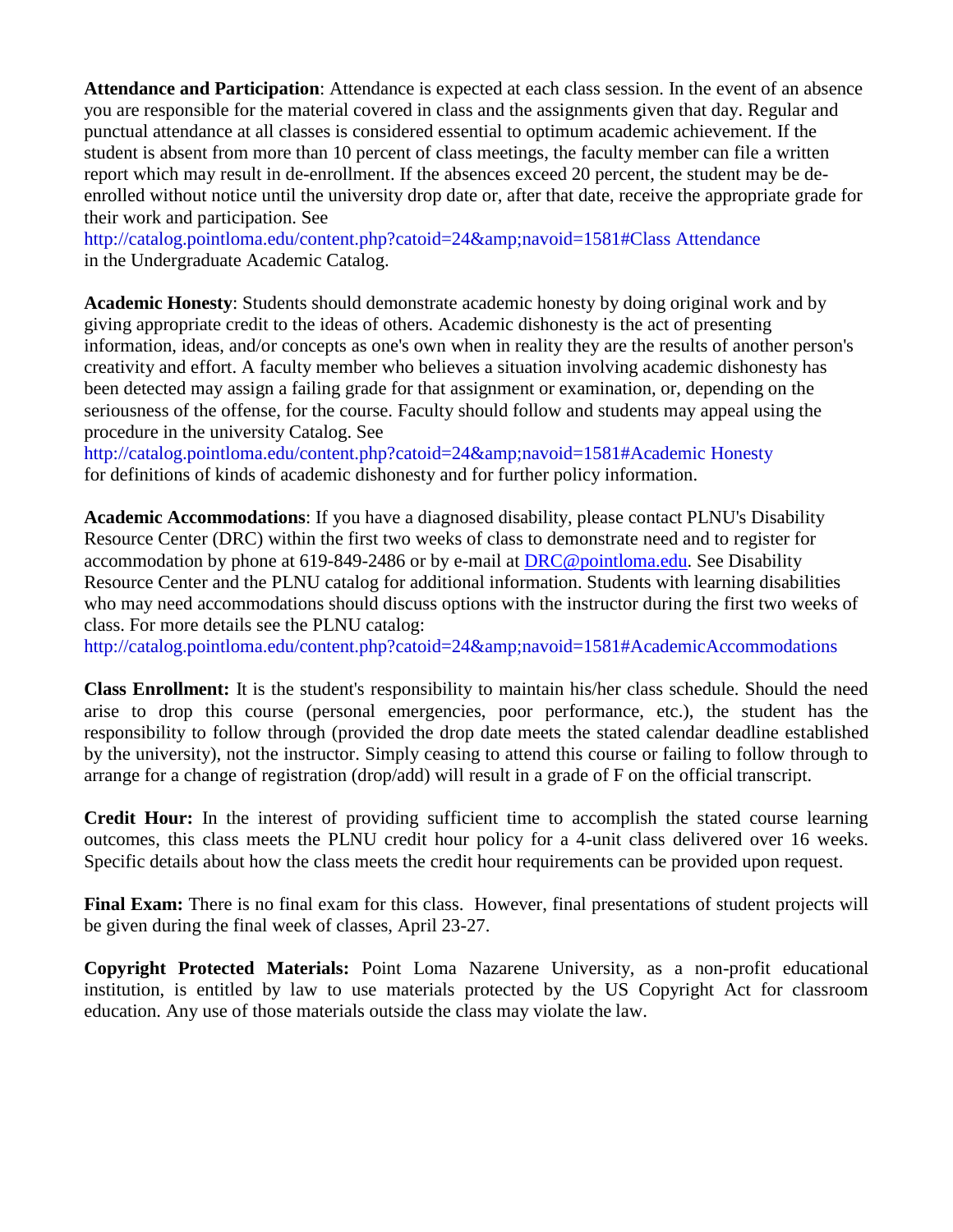**Information Sharing:** All lecture notes, lab handouts, grades, and relevant course materials will be posted on Canvas.

Assessment and Grading: The points you receive during the course are weighted accordingly:

| Initial Ideas                      | 5 %  |
|------------------------------------|------|
| Proposal and Timeline              | 10 % |
| <b>Progress Report</b>             | 10 % |
| <b>Progress Presentation</b>       | 15 % |
| Physics Exam                       | 10 % |
| Final Software/Hardware Evaluation | 10 % |
| <b>Final Written Manuscript</b>    | 20 % |
| <b>Final Oral Presentation</b>     | 20%  |

The grade you earn in this course is based on the following scale:

| ັ    | $\mathsf{A}$                                                          | $\vert B_{+} \vert B \vert B_{-} \vert C_{+} \vert C \vert C_{-} \vert D_{+} \vert D \vert$    |  |  |             |      |
|------|-----------------------------------------------------------------------|------------------------------------------------------------------------------------------------|--|--|-------------|------|
|      | $91.0$   89.5   87.0   81.0   79.5   77.0   71.0   69.5   67.0   61.0 |                                                                                                |  |  |             |      |
| 91.0 |                                                                       | $>>S \ge   >> \ge   >> S \ge   >> \ge   >> \ge   >> \ge   >> \ge   >> \ge   >> \ge   >> \ge  $ |  |  |             |      |
|      | 89.5                                                                  | 87.0   81.0   79.5   77.0   71.0   69.5                                                        |  |  | $67.0$ 61.0 | 55.0 |

## **A final grade will be given ONLY AFTER you remove and clean up your setup in the building!**

# **PHY475: Senior Laboratory and Student Project (Spring 2017)**

(Tentative Course Calendar, Subject to Updates)

| Date                | In Class                                               | <b>Items Due</b>                                | Project                                               |  |
|---------------------|--------------------------------------------------------|-------------------------------------------------|-------------------------------------------------------|--|
| $(Wk 1 - No class)$ |                                                        |                                                 |                                                       |  |
| T 01/16/17          | <b>Introductions</b>                                   |                                                 | <b>Initial Thoughts</b>                               |  |
| T 01/23/17          | <b>Discuss Initial Ideas</b>                           | <b>Initial Ideas</b>                            | Think/Develop/Discuss<br><b>Talk with Professors</b>  |  |
| T 01/30/17          | Present Proposal and Timeline/<br>Peer Review Proposal | Draft of Proposal<br>and<br><b>Timeline Due</b> | Gather<br>Supplies<br>and<br><b>Construct Project</b> |  |
| T 02/06/17          | Work on Project / Discuss with<br>Professors and Peers | Briefly Discuss<br>Progress<br>and Challenge    | Work on Project                                       |  |
| T 02/13/17          | Work on Project/Discuss with<br>Professors             | Briefly Discuss<br>Progress<br>and Challenge    | Work on Project                                       |  |
| T 02/20/17          | Peer Review Progress Report                            | Progress Report Due                             | Work on Project                                       |  |
| T 02/27/17          | Progress Talk / Show & Tell /<br>Peer Review           | <b>Show Project</b><br>& Discuss Progress       | Work on Project                                       |  |
| T 03/06/17          | <b>No Class (Spring Break)</b>                         |                                                 |                                                       |  |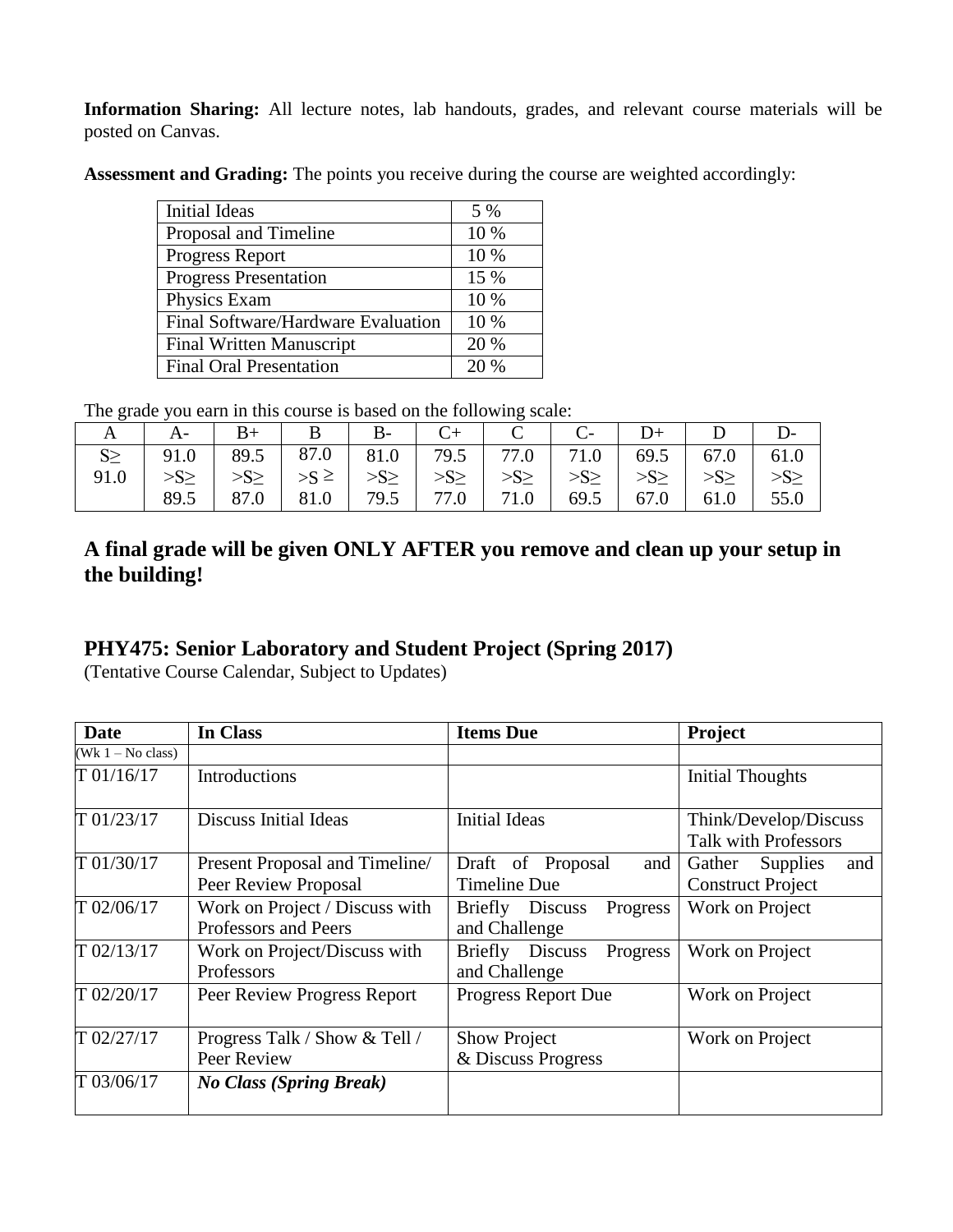| T 03/13/17 | <b>Review Topics</b>                        |                        | Work on Project                                         |
|------------|---------------------------------------------|------------------------|---------------------------------------------------------|
| T 03/20/17 | Senior Test (PLNU)                          |                        | Work on Project                                         |
| T 03/27/17 | <b>Senior Test</b><br>(Physics/Engineering) |                        | Work on Project                                         |
| T 04/03/17 | Peer Review the Papers                      | Submit Paper Draft     | Finalize Project & Paper                                |
| T 04/10/17 | Practice Talk I                             |                        | Finalize Project & Paper<br><b>Work on Presentation</b> |
| T 04/17/17 | Practice Talk II                            | <b>Final Paper Due</b> | Work on Presentation                                    |
| T 04/24/17 | 10 minute talks and Celebrate!              |                        |                                                         |
| T 05/01/17 | Final Exam Week                             |                        |                                                         |